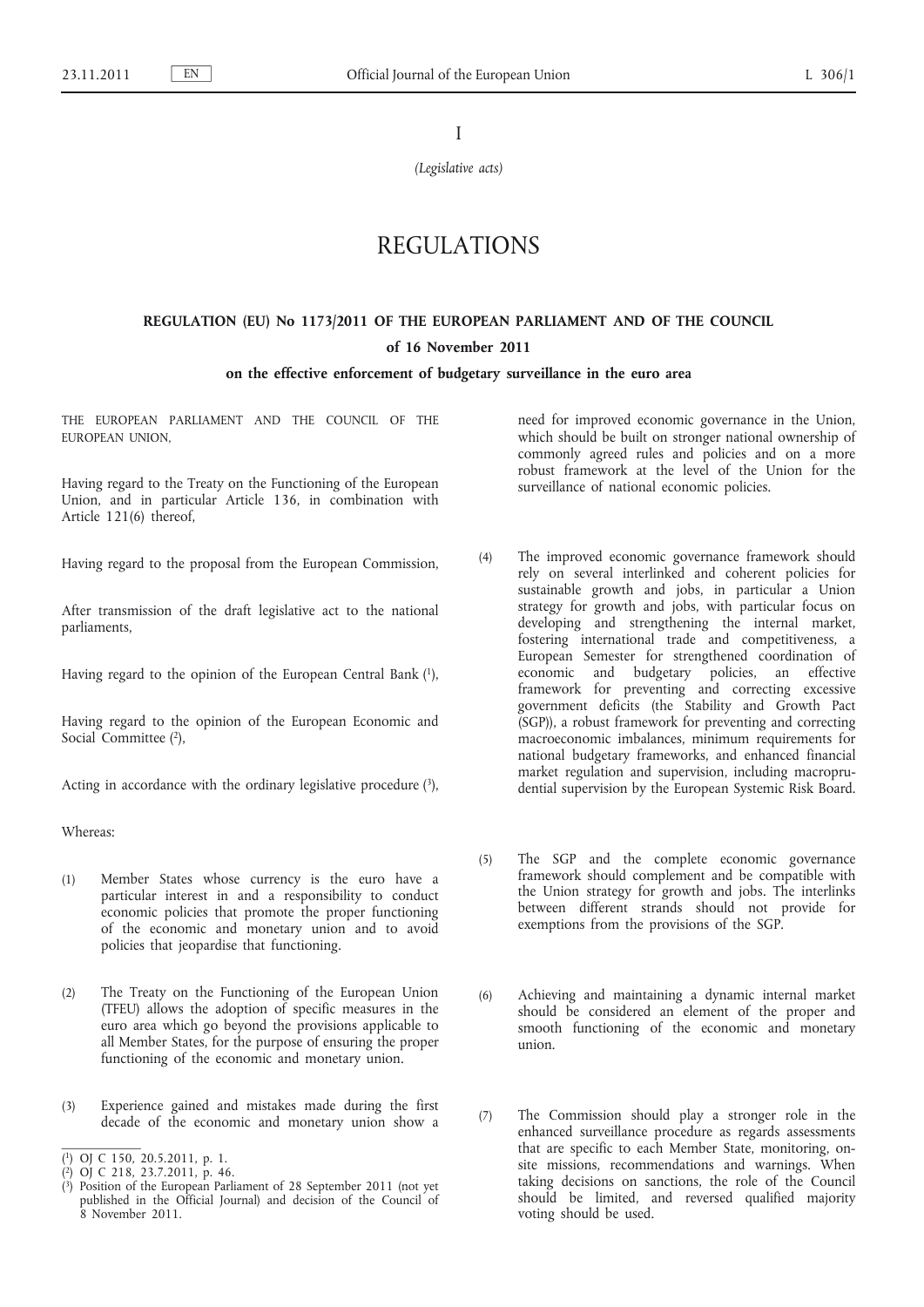- (8) In order to ensure a permanent dialogue with the Member States aiming at achieving the objectives of this Regulation, the Commission should carry out surveillance missions.
- (9) A broad evaluation of the economic governance system, in particular of the effectiveness and adequacy of its sanctions, should be undertaken by the Commission at regular intervals. Such evaluations should be complemented by relevant proposals if necessary.
- (10) When implementing this Regulation, the Commission should take into account the current economic situation of the Member States concerned.
- (11) The strengthening of economic governance should include a closer and a more timely involvement of the European Parliament and the national parliaments.
- (12) An economic dialogue with the European Parliament may be established, enabling the Commission to make its analyses public and the President of the Council, the Commission and, where appropriate, the President of the European Council or the President of the Eurogroup to discuss. Such a public debate could enable discussion of the spill-over effects of national decisions and enable public peer pressure to be brought to bear on the relevant actors. While recognising that the counterparts of the European Parliament in the framework of that dialogue are the relevant institutions of the Union and their representatives, the competent committee of the European Parliament may offer an opportunity to participate in an exchange of views to a Member State which is the subject of a Council decision taken pursuant to Articles 4, 5 and 6 of this Regulation. The Member State's participation in such an exchange of views is voluntary.
- (13) Additional sanctions are necessary to make the enforcement of budgetary surveillance in the euro area more effective. Those sanctions should enhance the credibility of the fiscal surveillance framework of the Union.
- (14) The rules laid down in this Regulation should ensure fair, timely, graduated and effective mechanisms for compliance with the preventive and the corrective parts of the SGP, in particular Council Regulation (EC) No 1466/97 of 7 July 1997 on the strengthening of the surveillance of budgetary positions and the surveillance and coordination of economic policies (1) and Council Regulation (EC) No 1467/97 of 7 July 1997 on speeding up and clarifying the implementation of the excessive deficit procedure  $(2)$ , where compliance with the budgetary discipline is examined on the basis of the government deficit and government debt criteria.
- (15) Sanctions under this Regulation and based upon the preventive part of the SGP in respect of Member States whose currency is the euro should provide incentives for adjusting to and maintaining the medium-term budgetary objective.
- (16) In order to deter against the misrepresentation, whether intentional or due to serious negligence, of government deficit and debt data, which data is an essential input to economic policy coordination in the Union, fines should be imposed on Member States responsible.
- (17) In order to supplement the rules on calculation of the fines for manipulation of statistics as well as the rules on the procedure to be followed by the Commission for the investigation of such actions, the power to adopt acts in accordance with Article 290 TFEU should be delegated to the Commission in respect of detailed criteria for establishing the amount of the fine and for conducting the Commission's investigations. It is of particular importance that the Commission carry out appropriate consultations during its preparatory work, including at expert level. The Commission, when preparing and drawing up delegated acts, should ensure a simultaneous, timely and appropriate transmission of relevant documents to the European Parliament and the Council.
- (18) In respect of the preventive part of the SGP, adjustment and adherence to the medium-term budgetary objective should be ensured through an obligation imposed on a Member State whose currency is the euro that is making insufficient progress with budgetary consolidation to lodge temporarily an interest-bearing deposit. This should be the case when a Member State, including a Member State with a deficit below the 3 % of Gross Domestic Product (GDP) reference value, deviates significantly from the medium-term budgetary objective or the appropriate adjustment path towards that objective and fails to correct the deviation.
- (19) The interest-bearing deposit imposed should be released to the Member State concerned together with the interest accrued on it once the Council has been satisfied that the situation giving rise to the obligation to lodge that deposit has come to an end.
- (20) In respect of the corrective part of the SGP, sanctions for Member States whose currency is the euro should take the form of an obligation to lodge a non-interest-bearing deposit linked to a Council decision establishing the existence of an excessive deficit if an interest-bearing deposit has already been imposed on the Member State concerned in the preventive part of the SGP or in cases of particularly serious non-compliance with the

<sup>(</sup> 1) OJ L 209, 2.8.1997, p. 1.

<sup>(</sup> 2) OJ L 209, 2.8.1997, p. 6.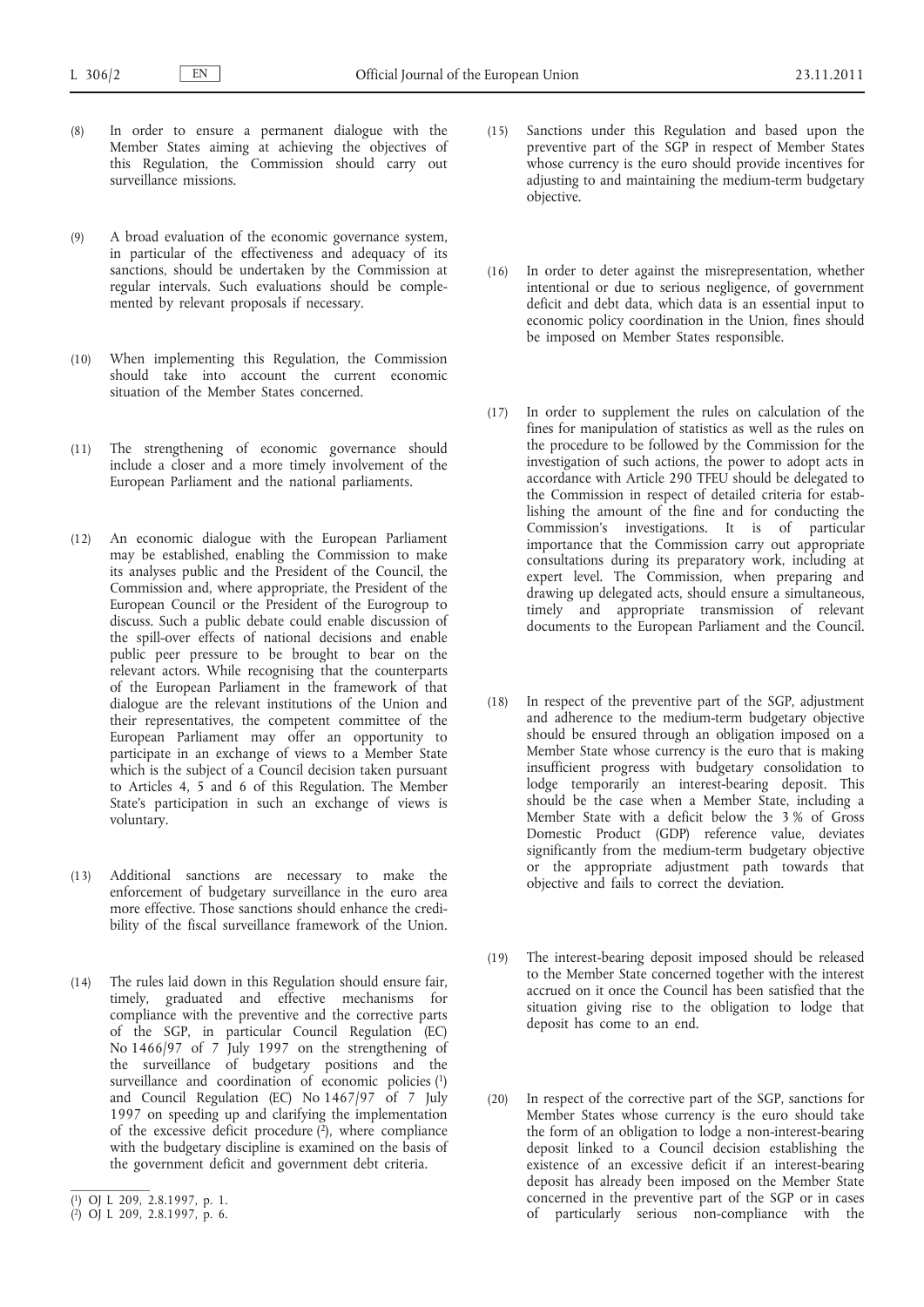budgetary policy obligations laid down in the SGP, or the obligation to pay a fine in the event of non-compliance with a Council recommendation to correct an excessive government deficit.

- (21) In order to avoid the retroactive application of the sanctions under the preventive part of the SGP provided for in this Regulation, they should apply only in respect of the relevant decisions adopted by the Council under Regulation (EC) No 1466/97 after the entry into force of this Regulation. Similarly, in order to avoid the retroactive application of the sanctions under the corrective part of the SGP provided for in this Regulation, they should apply only in respect of the relevant recommendations and decisions to correct an excessive government deficit adopted by the Council after the entry into force of this Regulation.
- (22) The amount of the interest-bearing deposits, of the noninterest-bearing deposits and of the fines provided for in this Regulation should be set in such a way as to ensure a fair graduation of sanctions in the preventive and corrective parts of the SGP and to provide sufficient incentives for the Member States whose currency is the euro to comply with the fiscal framework of the Union. Fines under Article 126(11) TFEU and as specified in Article 12 of Regulation (EC) No 1467/97 are composed of a fixed component that equals 0,2 % of GDP and of a variable component. Thus, graduation and equal treatment between Member States are ensured if the interest-bearing deposit, the non-interestbearing deposit and the fine specified in this Regulation are equal to 0,2 % of GDP, that being the amount of the fixed component of the fine under Article 126(11) TFEU.
- (23) A possibility should be provided for the Council to reduce or to cancel the sanctions imposed on Member States whose currency is the euro on the basis of a Commission recommendation following a reasoned request by the Member State concerned. In the corrective part of the SGP, the Commission should also be able to recommend reducing the amount of a sanction or cancelling it on grounds of exceptional economic circumstances.
- (24) The non-interest-bearing deposit should be released upon correction of the excessive deficit, while the interest on such deposits and the fines collected should be assigned to stability mechanisms to provide financial assistance, created by Member States whose currency is the euro in order to safeguard the stability of the euro area as a whole.
- (25) The power to adopt individual decisions for the application of the sanctions provided for in this Regulation should be conferred on the Council. As part of the coordination of the economic policies of the Member States

conducted within the Council as provided for in Article 121(1) TFEU, those individual decisions are an integral follow-up to the measures adopted by the Council in accordance with Articles 121 and 126 TFEU and Regulations (EC) No 1466/97 and (EC) No 1467/97.

- (26) Since this Regulation contains general rules for the effective enforcement of Regulations (EC) No 1466/97 and (EC) No 1467/97, it should be adopted in accordance with the ordinary legislative procedure referred to in Article 121(6) TFEU.
- (27) Since the objective of this Regulation, namely to create a system of sanctions for enhancing the enforcement of the preventive and corrective parts of the SGP in the euro area, cannot be sufficiently achieved at the level of the Member States, the Union may adopt measures in accordance with the principles of subsidiarity as set out in Article 5 of the Treaty on European Union (TEU). In accordance with the principle of proportionality, as set out in that Article, this Regulation does not go beyond what is necessary in order to achieve that objective,

HAVE ADOPTED THIS REGULATION:

## CHAPTER I

#### **SUBJECT MATTER, SCOPE AND DEFINITIONS**

## *Article 1*

#### **Subject matter and scope**

1. This Regulation sets out a system of sanctions for enhancing the enforcement of the preventive and corrective parts of the Stability and Growth Pact in the euro area.

2. This Regulation shall apply to Member States whose currency is the euro.

#### *Article 2*

#### **Definitions**

For the purposes of this Regulation, the following definitions apply:

- (1) 'preventive part of the Stability and Growth Pact' means the multilateral surveillance system as organised by Regulation (EC) No 1466/97;
- (2) 'corrective part of the Stability and Growth Pact' means the procedure for the avoidance of Member States' excessive deficit as regulated by Article 126 TFEU and Regulation (EC) No 1467/97;
- (3) 'exceptional economic circumstances' means circumstances where an excess of a government deficit over the reference value is considered exceptional within the meaning of the second indent of point (a) of Article 126(2) TFEU and as specified in Regulation (EC) No 1467/97.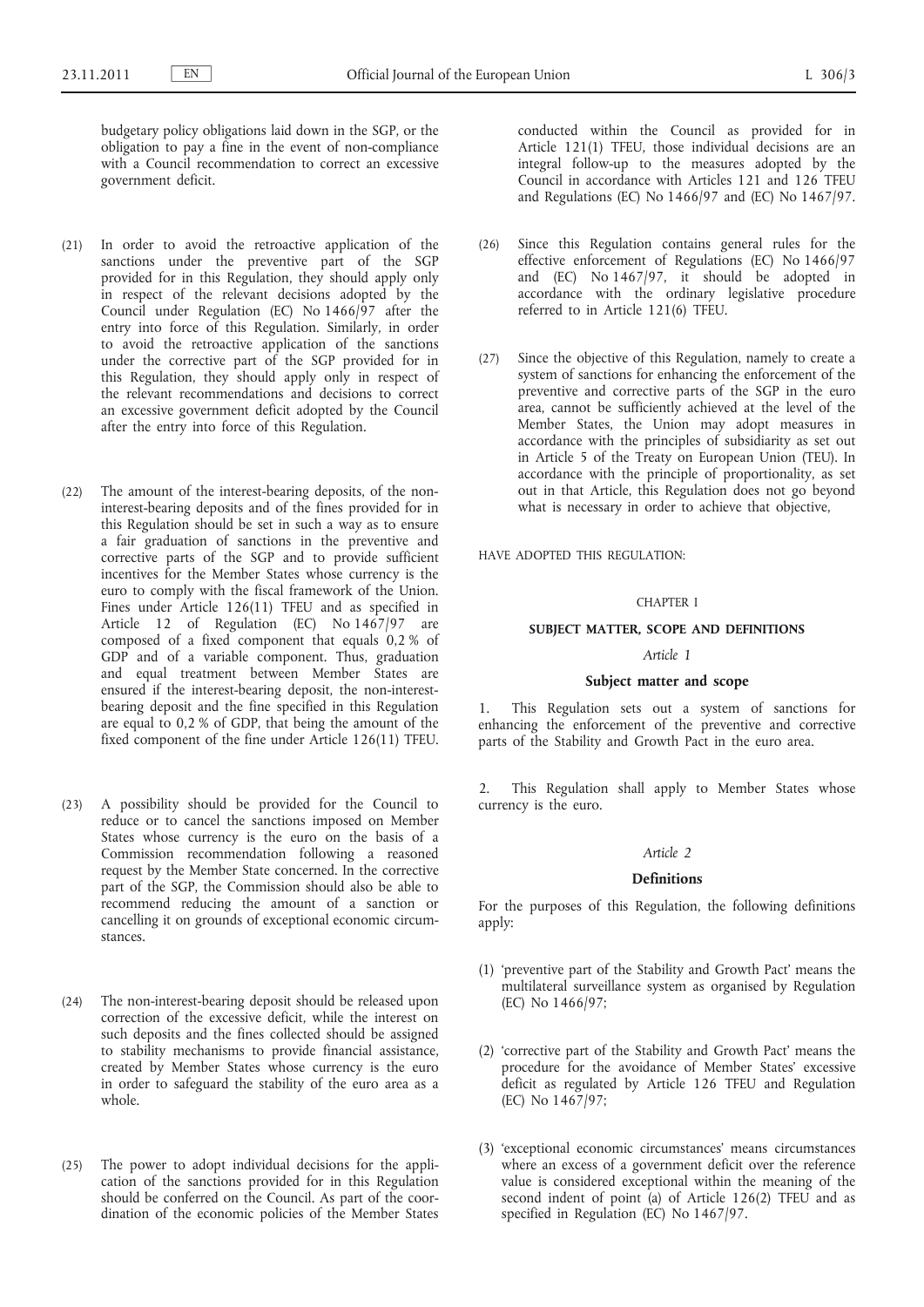## CHAPTER II

## **ECONOMIC DIALOGUE**

## *Article 3*

## **Economic dialogue**

In order to enhance the dialogue between the institutions of the Union, in particular the European Parliament, the Council and the Commission, and to ensure greater transparency and accountability, the competent committee of the European Parliament may invite the President of the Council, the Commission and, where appropriate, the President of the European Council or the President of the Eurogroup to appear before the committee to discuss decisions taken pursuant to Articles 4, 5 and 6 of this Regulation.

The competent committee of the European Parliament may offer the opportunity to the Member State concerned by such decisions to participate in an exchange of views.

#### CHAPTER III

## **SANCTIONS IN THE PREVENTIVE PART OF THE STABILITY AND GROWTH PACT**

#### *Article 4*

#### **Interest-bearing deposits**

1. If the Council adopts a decision establishing that a Member State failed to take action in response to the Council recommendation referred to in the second subparagraph of Article 6(2) of Regulation (EC) No 1466/97, the Commission shall, within 20 days of adoption of the Council's decision, recommend that the Council, by a further decision, require the Member State in question to lodge with the Commission an interest-bearing deposit amounting to 0,2 % of its GDP in the preceding year.

2. The decision requiring a lodgement shall be deemed to be adopted by the Council unless it decides by a qualified majority to reject the Commission's recommendation within 10 days of the Commission's adoption thereof.

3. The Council, acting by a qualified majority, may amend the Commission's recommendation and adopt the text so amended as a Council decision.

4. The Commission may, following a reasoned request by the Member State concerned addressed to the Commission within 10 days of adoption of the Council's decision establishing that a Member State failed to take action referred to in paragraph 1, recommend that the Council reduce the amount of the interestbearing deposit or cancel it.

5. The interest-bearing deposit shall bear an interest rate reflecting the Commission's credit risk and the relevant investment period.

6. If the situation giving rise to the Council's recommendation referred to in the second subparagraph of Article 6(2) of Regulation (EC) No 1466/97 no longer exists, the Council, on the basis of a further recommendation from the Commission, shall decide that the deposit and the interest accrued thereon be returned to the Member State concerned. The Council may, acting by a qualified majority, amend the Commission's further recommendation.

## CHAPTER IV

## **SANCTIONS IN THE CORRECTIVE PART OF THE STABILITY AND GROWTH PACT**

## *Article 5*

#### **Non-interest-bearing deposits**

1. If the Council, acting under Article 126(6) TFEU, decides that an excessive deficit exists in a Member State which has lodged an interest-bearing deposit with the Commission in accordance with Article  $4(1)$  of this Regulation, or where the Commission has identified particularly serious non-compliance with the budgetary policy obligations laid down in the SGP, the Commission shall, within 20 days of adoption of the Council's decision, recommend that the Council, by a further decision, require the Member State concerned to lodge with the Commission a non-interest-bearing deposit amounting to 0,2 % of its GDP in the preceding year.

2. The decision requiring a lodgement shall be deemed to be adopted by the Council unless it decides by a qualified majority to reject the Commission's recommendation within 10 days of the Commission's adoption thereof.

3. The Council, acting by a qualified majority, may amend the Commission's recommendation and adopt the text so amended as a Council decision.

The Commission may, on grounds of exceptional economic circumstances or following a reasoned request by the Member State concerned addressed to the Commission within 10 days of adoption of the Council's decision under Article 126(6) TFEU referred to in paragraph 1, recommend that the Council reduce the amount of the non-interestbearing deposit or cancel it.

5. The deposit shall be lodged with the Commission. If the Member State has lodged an interest-bearing deposit with the Commission in accordance with Article 4, that interest-bearing deposit shall be converted to a non-interest-bearing deposit.

If the amount of an interest-bearing deposit lodged in accordance with Article 4 and of the interest accrued thereon exceeds the amount of the non-interest-bearing deposit to be lodged under paragraph 1 of this Article, the excess shall be returned to the Member State.

If the amount of the non-interest-bearing deposit exceeds the amount of an interest-bearing deposit lodged in accordance with Article 4 and the interest accrued thereon, the Member State shall make up the shortfall when it lodges the noninterest-bearing deposit.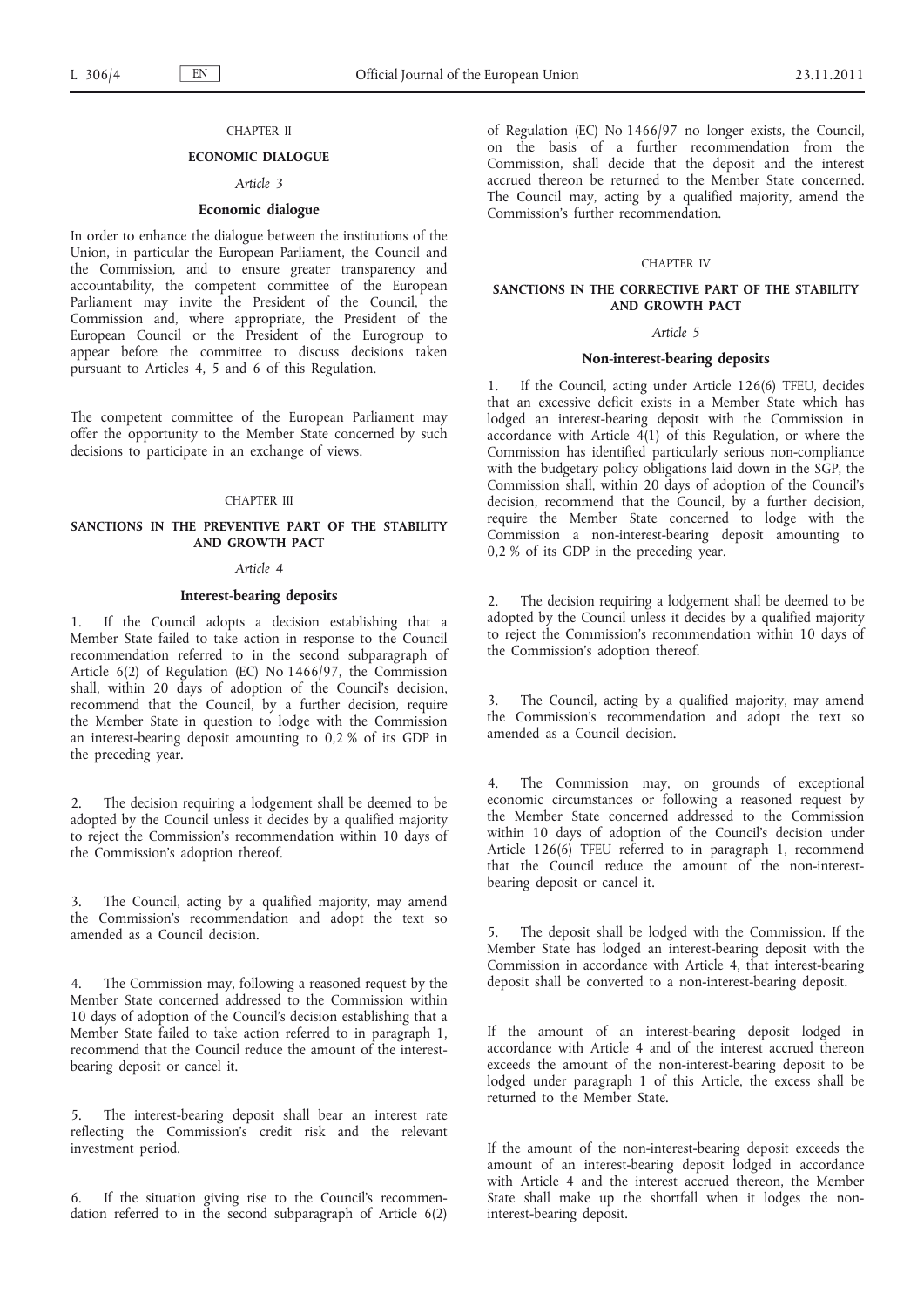#### *Article 6*

#### **Fines**

1. If the Council, acting under Article 126(8) TFEU, decides that a Member State has not taken effective action to correct its excessive deficit, the Commission shall, within 20 days of that decision, recommend that the Council, by a further decision, impose a fine, amounting to 0,2 % of the Member State's GDP in the preceding year.

The decision imposing a fine shall be deemed to be adopted by the Council unless it decides by a qualified majority to reject the Commission's recommendation within 10 days of the Commission's adoption thereof.

3. The Council, acting by a qualified majority, may amend the Commission's recommendation and adopt the text so amended as a Council decision.

4. The Commission may, on grounds of exceptional economic circumstances or following a reasoned request by the Member State concerned addressed to the Commission within 10 days of adoption of the Council's decision under Article 126(8) TFEU referred to in paragraph 1, recommend that the Council reduce the amount of the fine or cancel it.

5. If the Member State has lodged a non-interest-bearing deposit with the Commission in accordance with Article 5, the non-interest-bearing deposit shall be converted into the fine.

If the amount of a non-interest-bearing deposit lodged in accordance with Article 5 exceeds the amount of the fine, the excess shall be returned to the Member State.

If the amount of the fine exceeds the amount of a non-interestbearing deposit lodged in accordance with Article 5, or if no non-interest-bearing deposit has been lodged, the Member State shall make up the shortfall when it pays the fine

#### *Article 7*

#### **Return of non-interest-bearing deposits**

If the Council, acting under Article 126(12) TFEU, decides to abrogate some or all of its decisions, any non-interest-bearing deposit lodged with the Commission shall be returned to the Member State concerned.

#### CHAPTER V

## **SANCTIONS CONCERNING THE MANIPULATION OF STATISTICS**

## *Article 8*

## **Sanctions concerning the manipulation of statistics**

1. The Council, acting on a recommendation by the Commission, may decide to impose a fine on a Member State that intentionally or by serious negligence misrepresents deficit and debt data relevant for the application of Articles 121 or 126 TFEU, or for the application of the Protocol on the excessive deficit procedure annexed to the TEU and to the TFEU.

2. The fines referred to in paragraph 1 shall be effective, dissuasive and proportionate to the nature, seriousness and duration of the misrepresentation. The amount of the fine shall not exceed 0,2 % of GDP of the Member State concerned.

3. The Commission may conduct all investigations necessary to establish the existence of the misrepresentations referred to in paragraph 1. It may decide to initiate an investigation when it finds that there are serious indications of the existence of facts liable to constitute such a misrepresentation. The Commission shall investigate the putative misrepresentations taking into account any comments submitted by the Member State concerned. In order to carry out its tasks, the Commission may request the Member State to provide information, and may conduct on-site inspections and accede to the accounts of all government entities at central, state, local and socialsecurity level. If the law of the Member State concerned requires prior judicial authorisation for on-site inspections, the Commission shall make the necessary applications.

Upon completion of its investigation, and before submitting any proposal to the Council, the Commission shall give to the Member State concerned the opportunity of being heard in relation to the matters under investigation. The Commission shall base any proposal to the Council only on facts on which the Member State concerned has had the opportunity to comment.

The Commission shall fully respect the rights of defence of the Member State concerned during the investigations.

4. The Commission shall be empowered to adopt delegated acts in accordance with Article 11 concerning:

- (a) detailed criteria establishing the amount of the fine referred to in paragraph 1;
- (b) detailed rules concerning the procedures for the investigations referred to in paragraph 3, the associated measures and the reporting on the investigations;
- (c) detailed rules of procedure aimed at guaranteeing the rights of the defence, access to the file, legal representation, confidentiality and provisions as to timing and the collection of the fines referred to in paragraph 1.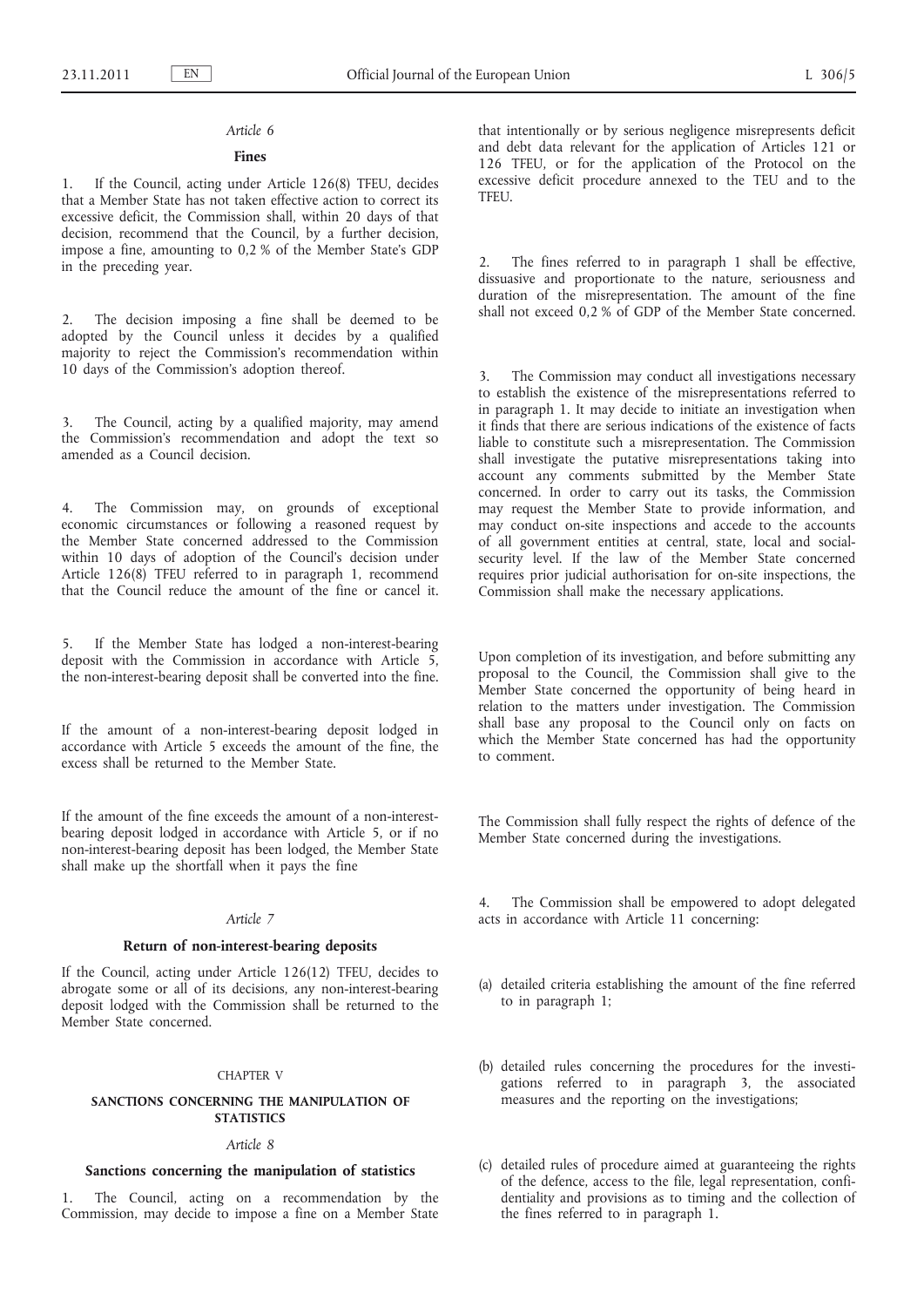The Court of Justice of the European Union shall have unlimited jurisdiction to review the decisions of the Council imposing fines under paragraph 1. It may annul, reduce or increase the fine so imposed.

## CHAPTER VI

#### **ADMINISTRATIVE NATURE OF THE SANCTIONS AND DISTRIBUTION OF THE INTEREST AND FINES**

#### *Article 9*

## **Administrative nature of the sanctions**

The sanctions imposed pursuant to Articles 4 to 8 shall be of an administrative nature.

## *Article 10*

#### **Distribution of the interest and fines**

The interest earned by the Commission on deposits lodged in accordance with Article 5 and the fines collected in accordance with Articles 6 and 8 shall constitute other revenue, as referred to in Article 311 TFEU, and shall be assigned to the European Financial Stability Facility. When the Member States whose currency is the euro create another stability mechanism to provide financial assistance in order to safeguard the stability of the euro area as a whole, the interest and the fines shall be assigned to that mechanism.

#### CHAPTER VII

#### **GENERAL PROVISIONS**

#### *Article 11*

#### **Exercise of the delegation**

1. The power to adopt delegated acts is conferred on the Commission subject to the conditions laid down in this Article.

2. The power to adopt delegated acts referred to in Article 8(4) shall be conferred on the Commission for a period of 3 years from 13 December 2011. The Commission shall draw up a report in respect of the delegation of power not later than 9 months before the end of that 3-year period. The delegation of power shall be tacitly extended for periods of an identical duration, unless the European Parliament or the Council opposes such extension not later than 3 months before the end of each period.

The delegation of power referred to in Article 8(4) may be revoked at any time by the European Parliament or by the Council. A decision to revoke shall put an end to the delegation of the power specified in that decision. It shall take effect the day following the publication of the decision in the *Official Journal of the European Union* or at a later date specified therein. It shall not affect the validity of any delegated acts already in force.

4. As soon as it adopts a delegated act, the Commission shall notify it simultaneously to the European Parliament and to the Council.

5. A delegated act adopted pursuant to Article 8(4) shall enter into force only if no objection has been expressed either by the European Parliament or the Council within a period of 2 months of notification of that act to the European Parliament and the Council or if, before the expiry of that period, the European Parliament and the Council have both informed the Commission that they will not object. That period shall be extended by 2 months at the initiative of the European Parliament or of the Council.

## *Article 12*

## **Voting in the Council**

1. For the measures referred to in Articles 4, 5, 6 and 8, only members of the Council representing Member States whose currency is the euro shall vote, and the Council shall act without taking into account the vote of the member of the Council representing the Member State concerned.

2. A qualified majority of the members of the Council referred to in paragraph 1 shall be defined in accordance with point (b) of Article 238(3) TFEU.

#### *Article 13*

#### **Review**

By 14 December 2014 and every 5 years thereafter, the Commission shall publish a report on the application of this Regulation.

That report shall evaluate, inter alia:

- (a) the effectiveness of this Regulation, including the possibility to enable the Council and the Commission to act in order to address situations which risk jeopardising the proper functioning of the monetary union;
- (b) the progress in ensuring closer coordination of economic policies and sustained convergence of economic performances of the Member States in accordance with the TFEU.

2. Where appropriate, that report shall be accompanied by a proposal for amendments to this Regulation.

3. The report shall be forwarded to the European Parliament and to the Council.

4. Before the end of 2011 the Commission shall present a report to the European Parliament and to the Council on the possibility of introducing euro-securities.